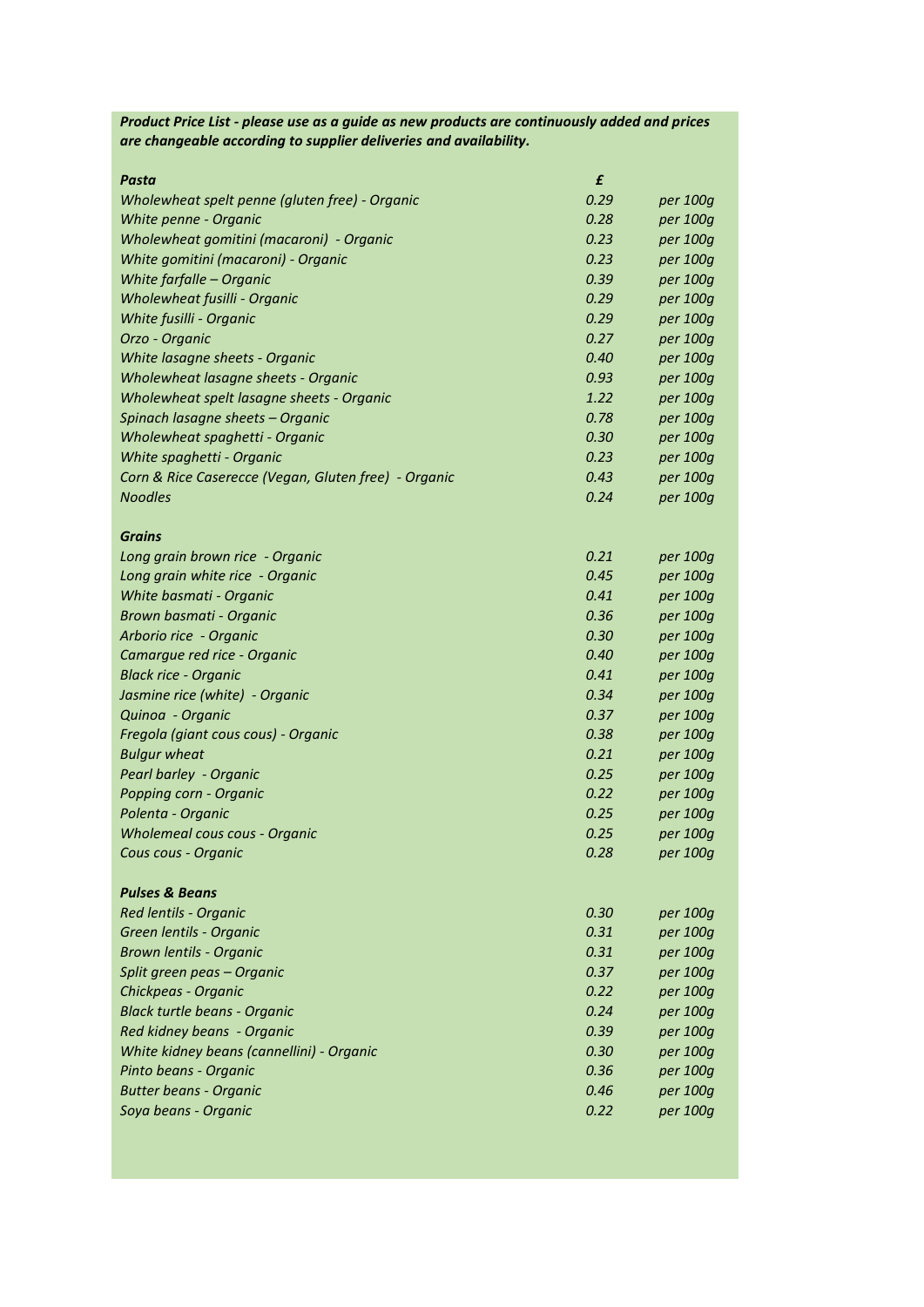| <b>Pantry</b>                                   |      |          |
|-------------------------------------------------|------|----------|
| Fava bean Umami Paste                           | 2.89 |          |
| Organic Italian passata                         | 1.35 |          |
| Organic tinned tomatoes                         | 1.20 |          |
| Tomato puree                                    | 1.43 |          |
|                                                 |      |          |
| <b>Cereals</b>                                  |      |          |
| Deluxe Muesli - Organic                         | 0.50 | per 100g |
| Granola - Organic                               | 0.65 | per 100g |
| Mediterranean granola (gluten free ingredients) | 1.10 | per 100g |
| Winter Granola (gluten free ingredients)        | 1.10 | per 100g |
| Jumbo oats (gluten free) - Organic              | 0.30 | per 100g |
| Porridge oats (gluten free) - Organic           | 0.29 | per 100g |
| Bran flakes malted - Organic                    | 0.58 | per 100g |
| Corn flakes - Organic                           | 0.91 | per 100g |
| Fruit & fibre cereal - Organic                  | 0.55 | per 100g |
| Puffed brown rice - Organic                     | 0.50 | per 100g |
|                                                 |      |          |
| <b>Nuts</b>                                     |      |          |
| Almonds - Non organic                           | 1.20 | per 100g |
| Almonds - flaked - Organic                      | 2.05 | per 100g |
| Brazil nuts - Organic                           | 1.95 | per 100g |
| Cashew nuts - Non organic                       | 1.50 | per 100g |
| Whole hazelnuts - Organic                       | 1.90 | per 100g |
| Pecan nuts - Organic                            | 2.29 | per 100g |
| <b>Walnut halves - Organic</b>                  | 1.68 | per 100g |
| Pistachio nuts (salted & roasted) - Non organic | 1.71 | per 100g |
| Seeds                                           |      |          |
| Pumpkin seeds – Organic                         | 0.77 | per 100g |
| Poppy seeds - Organic                           | 0.87 | per 100g |
| Sesame seeds – Organic                          | 0.48 | per 100g |
| Sunflower seeds – Organic                       | 0.31 | per 100g |
| Chia seeds - Organic                            | 0.81 | per 100g |
| Omega 4 seed mix - Organic                      | 0.55 | per 100g |
| Linseed golden - Organic                        | 0.40 | per 100g |
| Linseed brown                                   | 0.81 | per 100g |
| <b>Hemp seeds</b>                               | 2.30 | per 100g |
| Pine kernels                                    | 4.33 | per 100g |
|                                                 |      |          |
| <b>Dried Fruit</b>                              |      |          |
| Raisins - Organic                               | 0.51 | per 100g |
| Currants - Organic                              | 0.65 | per 100g |
| Prunes - Organic                                | 0.90 | per 100g |
| Sultanas - Organic                              | 0.42 | per 100g |
| Chopped dates - Organic                         | 0.58 | per 100g |
| Dates whole - Organic                           | 0.70 | per 100g |
| Cranberries - Organic                           | 1.47 | per 100g |
| Banana chips - Organic                          | 0.65 | per 100g |
| Dried apricots - Organic                        | 1.05 | per 100g |
| Mango strips - Organic                          | 1.50 | per 100g |
| Goji berries - Organic                          | 2.13 | per 100g |
| Sun dried tomatoes - Organic                    | 0.75 | per 100g |
| Natural red cherries - Non organic              | 0.60 | per 100g |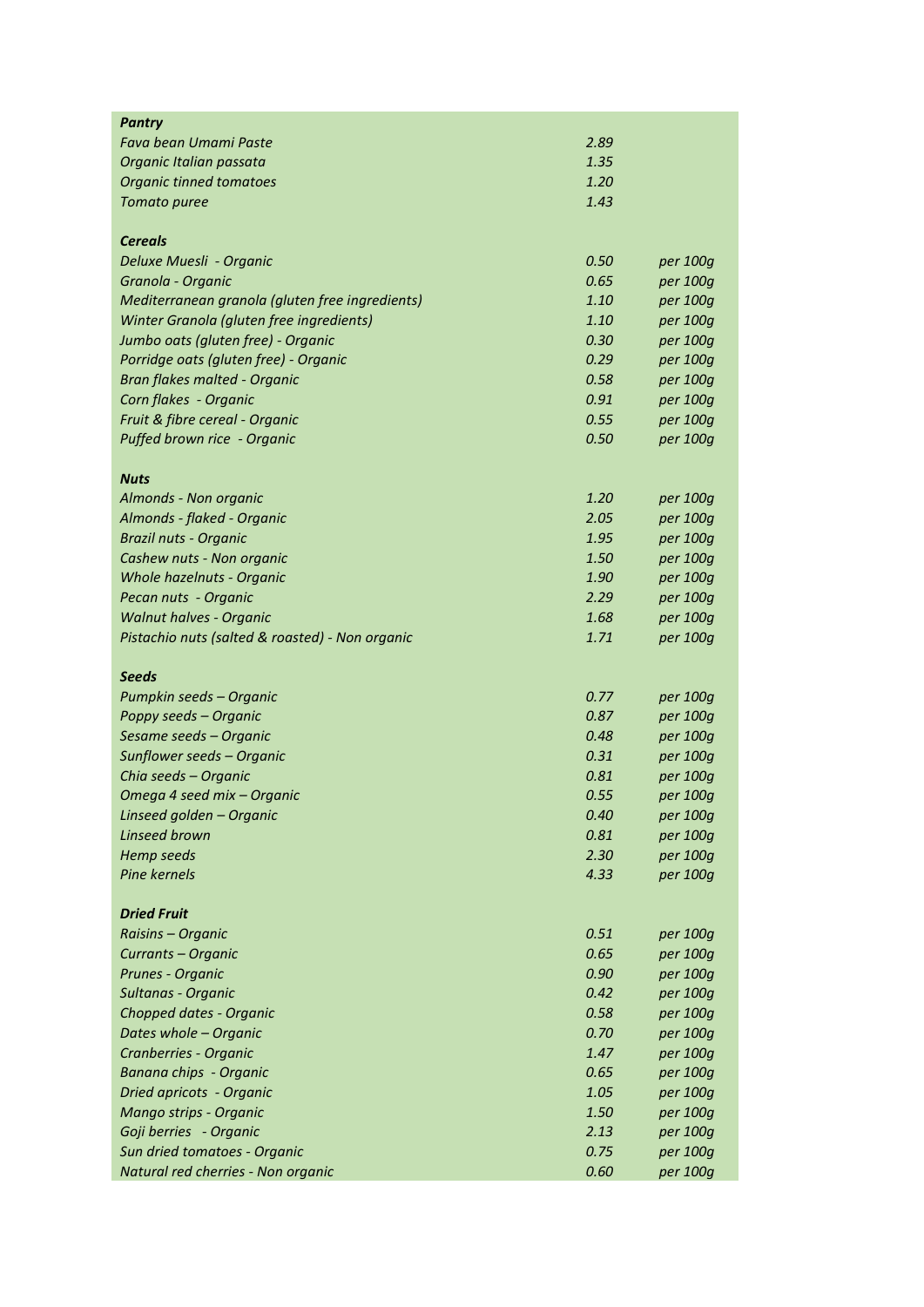| Coconut chips - Organic                                          | 1.40 | per 100g |
|------------------------------------------------------------------|------|----------|
|                                                                  |      |          |
| <b>Chocolate &amp; Snacks</b>                                    |      |          |
| Bombay mix - Non organic                                         | 0.33 | per 100g |
| Wasabi peas (vegan, gluten free, GM free) - Non organic          | 1.54 | per 100g |
| Japanese rice crackers - Non organic                             | 0.70 | per 100g |
| Yoghurt covered raisins - Non organic                            | 1.10 | per 100g |
| Vegan dark chocolate buttons - Organic                           | 2.20 | per 100g |
| Milk chocolate buttons - Organic                                 | 1.89 | per 100g |
| White chocolate buttons - Organic                                |      |          |
| Just crisps - sea salt (vegan, gluten free, palm oil free) - Non |      |          |
| organic                                                          | 1.67 | per 100g |
| Vegan gummy mix - Non organic                                    | 1.90 | per 100g |
| Fizzy mix (gluten free) - Non organic                            | 1.90 | per 100g |
| Vegehogs (vegan)                                                 | 1.75 | per 100g |
| Doisy & Dam Malty Ballers                                        | 2.50 | per 100g |
| Chocolate covered coffee beans                                   | 1.25 | per 100g |
| <b>Spices</b>                                                    |      |          |
| <b>Basil-Organic</b>                                             | 0.38 | per 10g  |
| Bay leaves - Organic                                             | 0.44 | per 10g  |
| <b>Black pepper corns - Organic</b>                              | 0.30 | per 10g  |
| Cardamon ground - Organic                                        | 0.84 | per 10g  |
| Cayenne pepper - Organic                                         | 0.21 | per 10g  |
| Chilli powder - Organic                                          | 0.33 | per 10g  |
| Chillis whole- Non organic                                       | 0.26 | per 10g  |
| Chinese 5 spice - Non organic                                    | 0.25 | per 10g  |
| Cinnamon ground- Organic                                         | 0.32 | per 10g  |
| Cinnamon sticks                                                  | 1.05 | per 10g  |
| Coriander ground - Organic                                       | 0.17 | per 10g  |
| Cumin ground - Organic                                           | 0.28 | per 10g  |
| Cumin seeds - Organic                                            | 0.45 | per 1 Og |
| Curry powder - Organic                                           | 0.22 | per 10g  |
| Fajita mix - Non organic                                         | 0.35 | per 10g  |
| Fenugreek - Non organic                                          | 0.20 | Per 10g  |
| Garam Masala - Organic                                           | 0.30 | per 10g  |
| Garlic powder - Organic                                          | 0.16 | per 10g  |
| Ginger crystalised - Non organic                                 | 0.19 | Per 10g  |
| Ground ginger - Organic                                          | 0.20 | per 10g  |
| <b>Mixed spice- Organic</b>                                      | 0.25 | per 10g  |
| Mixed herbs - Organic                                            |      |          |
| Mustard ground - Non organic                                     | 0.17 | per 10g  |
| Mustard seeds brown - Organic                                    | 0.20 | per 10g  |
| Nigella seeds (black onion seeds)- Organic                       | 0.28 | per 10g  |
| Nutmeg whole - Organic                                           | 0.43 | per 10g  |
| Onion kibbled - Non organic                                      | 0.70 | Per 100g |
| Onion powder - Non organic                                       | 0.16 | per 10g  |
| Oregano - Organic                                                | 0.30 | per 10g  |
| Paprika - Organic                                                | 0.21 | per 10g  |
| Paprika smoked - Non organic                                     | 0.18 | per 10g  |
| Parsley - Organic                                                | 0.32 | per 10g  |
| Ras el hanout - Non organic                                      | 0.25 | per 10g  |
| Rosemary- Organic                                                | 0.28 | per 10g  |
| Course sea salt - Non organic                                    | 0.50 | per 10g  |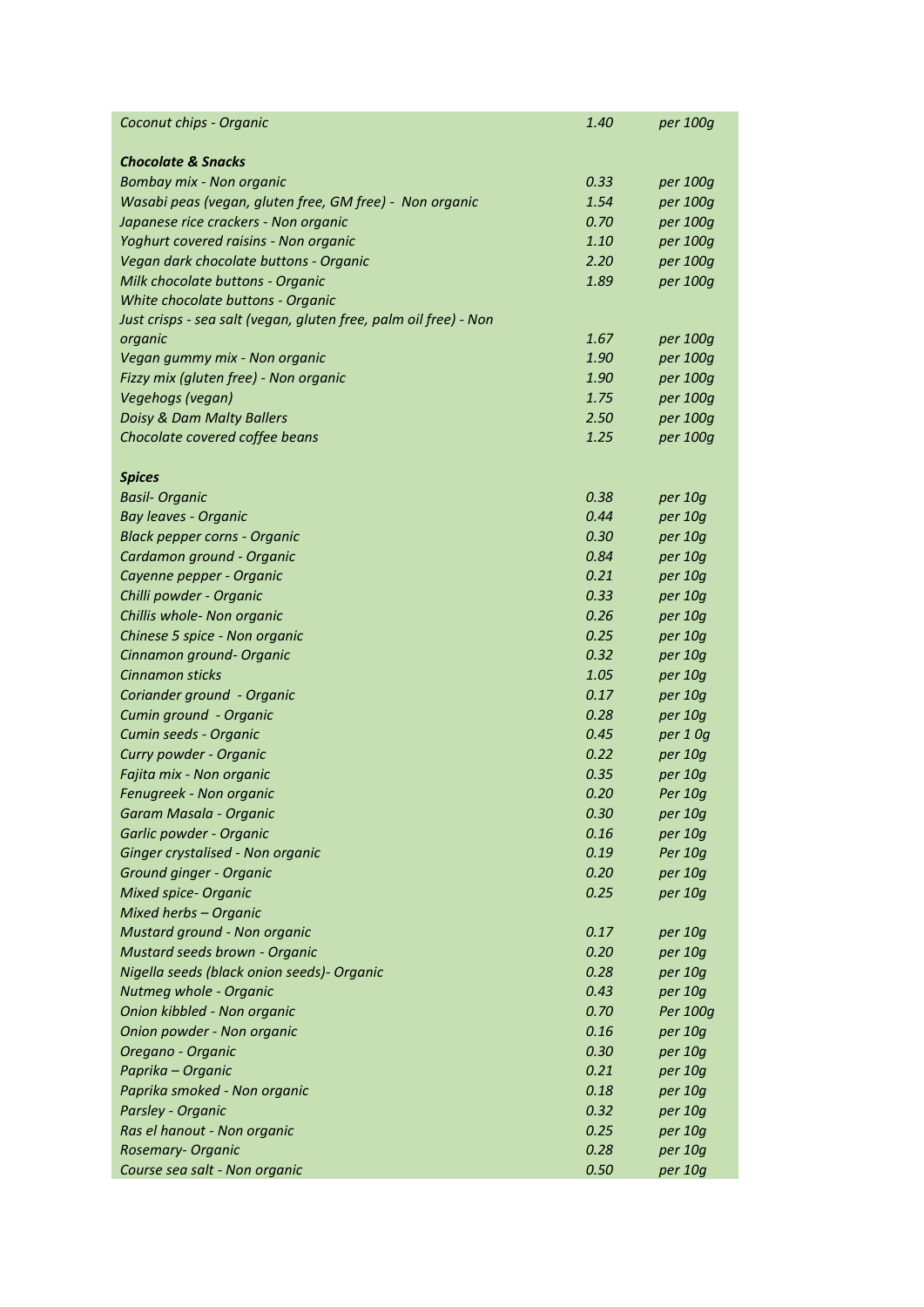| Fine sea salt - Non organic                           | 1.54  | per 100g |
|-------------------------------------------------------|-------|----------|
| Himalayan pink salt - non organic                     | 0.45  | per 100g |
| Turmeric - Organic                                    | 0.20  | per 10g  |
| Thyme - organic                                       | 0.30  | per 10g  |
| Vegetable bouillon - Non organic                      | 1.14  | per 100g |
| Vegetarian gravy granules - gluten free - Non organic | 0.80  | per 100g |
| Yeast flakes with B12                                 | 2.51  | per 100g |
|                                                       |       |          |
|                                                       |       |          |
| <b>Baking</b>                                         |       |          |
| Plain white flour- Organic                            | 0.12  | per 100g |
| Plain white flour (gluten free) - Organic             | 0.18  | per 100g |
| Self-raising white flour- Organic                     | 0.12  | per 100g |
| Self-raising white flour (gluten free) - Non organic  | 0.18  | per 100g |
| Plain Wholemeal flour- Organic                        | 0.10  | per 100g |
| Strong white bread flour- Organic                     | 0.11  | per 100g |
| <b>Strong wholemeal flour- Organic</b>                | 0.10  | per 100g |
| Brown bread flour (gluten free) - Organic             | 0.21  | per 100g |
| White bread flour (gluten free) - Organic             | 0.21  | per 100g |
| Chickpea flour (gluten free) - Organic                | 0.22  | per 100g |
| Pasta flour - Organic                                 | 0.13  | per 100g |
| Rice flour brown - Organic                            | 0.35  | per 100g |
| <b>Spelt flour - Organic</b>                          | 0.40  | per 100g |
| <b>Baking yeast - Non organic</b>                     | 1.97  | per 100g |
| Cornflour - Organic                                   | 0.52  | per 100g |
| <b>Ground almonds- Organic</b>                        | 1.89  | per 100g |
| <b>Granulated sugar- Organic</b>                      | 0.31  | per 100g |
| Unrefined soft brown cane sugar- Organic              | 0.41  | per 100g |
| Cane sugar – Organic                                  | 0.48  | per 100g |
| Caster sugar- Organic                                 | 0.45  | per 100g |
| Icing sugar - Non organic                             | 0.40  | per 100g |
| Cocoa powder 10-12%- Organic                          | 0.85  | per 100g |
| <b>Baking powder - Non organic</b>                    | 0.48  | per 100g |
| Raw Cacao Powder - Organic                            | 1.37  | per 100g |
| <b>Raw Cacao Nibs</b>                                 | 1.25  | per 100g |
| Bicarbonate of soda gluten free - Non organic         | 0.26  | per 100g |
| <b>Desiccated coconut- Organic</b>                    | 0.65  | per 100g |
| Tea, Coffee & Hot Chocolate                           |       |          |
| <b>Organic English breakfast</b>                      | 4.35  | per 100g |
| <b>Decaff Breakfast Blend</b>                         | 5.75  | per 100g |
| <b>Earl Grey</b>                                      | 5.45  | per 100g |
| <b>Black spiced tea orange</b>                        | 5.45  | per 100g |
| Peppermint                                            | 4.00  | per 100g |
| <b>Organic Rooibos</b>                                | 5.45  | per 100g |
| Assam                                                 | 4.35  | per 100g |
| <b>British Brew</b>                                   | 4.35  | per 100g |
| Cha Cha Chai                                          | 5.45  | per 100g |
| Yunnan Green                                          | 5.45  | per 100g |
| <b>Glass teapot</b>                                   | 14.63 | per 100g |
| <b>Teaball infuser</b>                                | 2.28  | per 100g |
| Tea infusers                                          | 4.55  | per 100g |
| Unico coffee beans                                    | 3.00  | per 100g |
| Guatemala Todosantarita coffee beans                  | 3.00  | per 100g |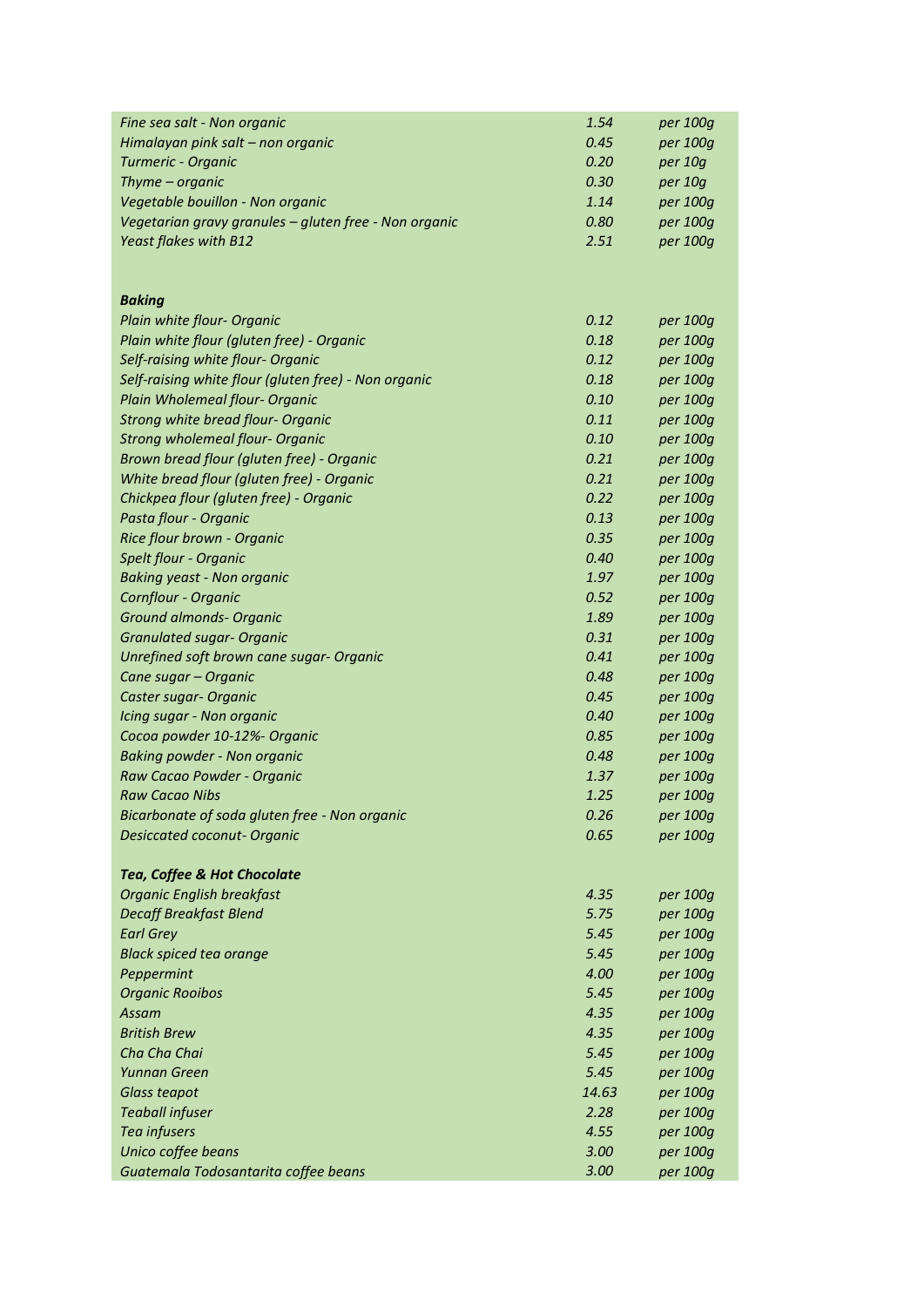| Honduras Capucas - Swiss Water Decaf coffee beans               | 3.50          | per 100g              |
|-----------------------------------------------------------------|---------------|-----------------------|
| Instant coffee - Organic                                        | 4.41          | per 100g              |
| Instant decaff coffee - Organic                                 | 4.93          | per 100g              |
| Hot chocolate (instant seriously velvety) - Non organic         | 1.05          | per 100g              |
| Montezuma's Hot Chocolate Discs - suitable for vegans - Organic | 1.97          | per 100g              |
|                                                                 |               |                       |
| <b>Oils &amp; Vinegars</b>                                      |               |                       |
| Aspalls Cyder vinegar- Organic                                  | 0.35          | per 100ml             |
| Red Wine Vinegar - Non organic                                  | 0.25          | per 100ml             |
| Soy sauce- Non organic                                          | 0.30          | per 100ml             |
| Sunflower oil - Organic                                         | 0.40          | per 100ml             |
| Extra virgin olive oil Greek                                    | 1.10          | per 100ml             |
| Rapeseed oil extra virgin Cotswold Gold                         | 0.70          | per 100ml             |
| <b>Balsamic vinegar of Modena - Organic</b>                     | 0.83          | per 100ml             |
|                                                                 |               |                       |
| <b>Cleaning</b>                                                 |               |                       |
| SESI non biological laundry liquid                              | 0.36          | per 100ml             |
| Miniml non biological laundry liquid                            | 0.35          | per 100ml             |
| Miniml non biological laundry powder                            | 0.58          | Per 100g              |
| SESI biological laundry liquid                                  | 0.40          | per 100ml             |
| SESI biological laundry powder                                  | 0.47          | per 100g              |
| <b>SESI fabric conditioner</b>                                  | 0.27          | per 100ml             |
| Miniml fabric conditioner                                       | 0.28          | per 100ml             |
| SESI washing up liquid - spiced ginger                          | 0.32          | per 100ml             |
| Miniml washing up liquid - Rhubarb & Lemon                      | 0.31          | per 100ml             |
| Miniml dishwasher powder                                        | 0.60          | per 100g              |
| SESI All-purpose surface cleaner                                | 0.30          | per 100ml             |
| Miniml anti bac surface cleaner                                 | 0.29          | per 100ml             |
| SESI citric acid toilet cleaner                                 | 0.44          | per 100ml             |
| Miniml toilet cleaner                                           | 0.28          | per 100ml             |
| SESI window & glass cleaner                                     | 0.20          | per 100ml             |
| SESI toilet cleaner Lotus & Sea Salt                            | 0.30          | per 100ml             |
| SESI hard water rinse aid                                       | 0.35          | per 100ml             |
| SESI cream cleaner                                              | 0.37          | per 100ml             |
| Miniml floor cleaner                                            | 0.38          | per 100ml             |
|                                                                 | 0.14          |                       |
| Miniml white vinegar                                            | 0.49          | per 100ml<br>Per 100q |
| <b>Bicarbonate of soda</b><br>Citric acid 750g                  | 6.99          |                       |
| Oxygen bleach 150g or 500g                                      | $1.50 - 4.00$ |                       |
|                                                                 | 0.42          |                       |
| <b>Toilet fizzies</b>                                           |               | each                  |
| <b>Essential oils</b>                                           | $5.05 - 8.50$ |                       |
|                                                                 |               |                       |
| <b>Toiletries</b>                                               |               |                       |
| <b>SESI hand sanitising gel</b>                                 | 1.40          | per 100ml             |
| SESI hand soap - fig                                            | 0.70          | per 100ml             |
| Miniml hand soap - French Vanilla                               | 0.65          | per 100ml             |
| Miniml hand disinfectant gel                                    | 1.20          | per 100ml             |
| Miniml anti bac hand soap - sweet clementine                    | 0.70          | per 100ml             |
| SESI Rise & Glow hair shampoo - Organic                         | 1.20          | per 100ml             |
| SESI Rise & Glow hair conditioner - Organic                     | 1.20          | per 100ml             |
| SESI Rise & Glow hands & shower                                 | 0.80          | per 100ml             |
| Miniml bodywash & bubble bath - Pink Grapefruit                 | 0.80          | per 100ml             |
| Miniml hair shampoo                                             | 0.65          | per 100ml             |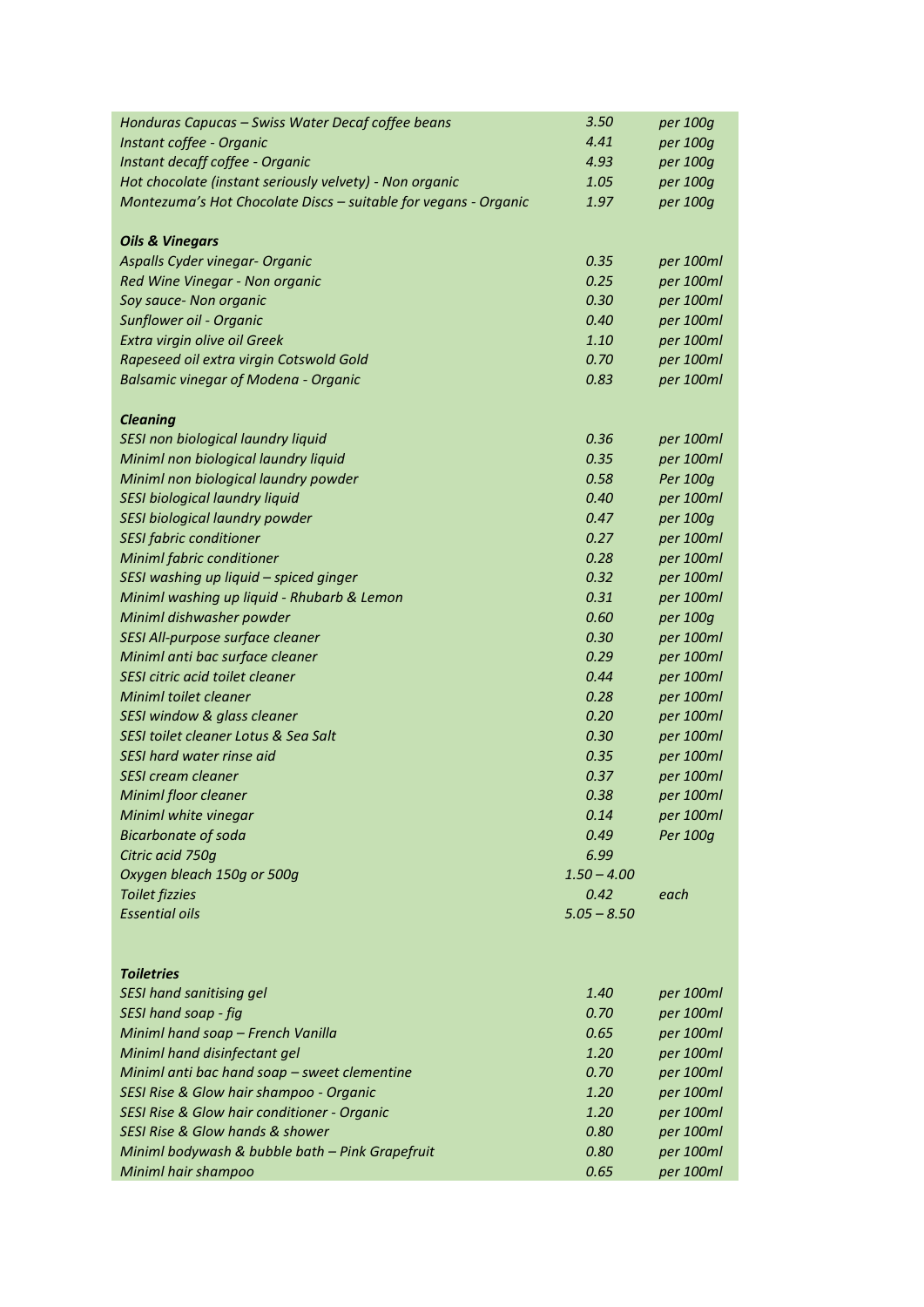| Miniml hand & body lotion<br>0.90<br>per 100ml<br>Choose Refills shampoo & conditioner bars<br>3.50<br>8.00<br>Deodorant bar (Cacao Pow)<br>6.50<br>Kutis deodorant<br><b>Earth Conscious deodorant</b><br>9.00<br>Pit-tastic deodorant<br>11.20<br><b>Ben &amp; Anna deodorant</b><br>6.95<br><b>Bath bombs</b><br>$3.00 - 5.00$<br>Doap lip balms<br>4.00<br>$2.75 - 5.00$<br>Handmade soaps - various<br>Reed diffuser refill<br>5.50<br>per 100ml<br>0.10<br>Reed diffusers (pack of 10)<br><b>Bath salts</b><br>0.85<br>per 100g<br><b>Toiletry Products</b><br>Toothpaste tablets (loose)<br>2.95<br>per 60<br>$2.99 - 5.99$<br>Bamboo toothbrush holder (single & family)<br>5.00<br>Georganics toothpaste<br>8.97<br>Truthpaste<br>Ben & Anna toothpaste<br>8.50<br>2.75<br>Teeth cleaning tablets (60)<br>Chewable mouth wash tabs<br>6.00<br>Kids bamboo toothbrush<br>2.95<br>Adults bamboo toothbrush<br>3.95<br><b>Bamboo comb</b><br>2.50<br><b>Bamboo hair brush</b><br>5.99<br>2.50<br>Loofco body loofah<br>1.50<br>Sisal soap pouch<br>Soap bars (various)<br>2.75<br>3.75<br>Dog shampoo bar<br>0.72<br>Toilet roll (per roll)<br>Menstrual cup $-$ set of 2<br>19.99<br><b>Skincare</b><br><b>Purity Radiance cream cleanser</b><br>19.85<br>Purity eye gel<br>17.75<br>14.00<br>Purity youth glow face cream<br>13.00<br>Purity clear skin cream<br>Purity be calm baby butter<br>10.00<br>10.00<br>Purity scar & stretchmark lotion<br><b>Household items</b><br>6.99<br><b>Bamboo cooking utensils</b><br>3.49<br>Bamboo utensil pot<br>4.50<br><b>Bees wax wraps</b><br>$2.65 - 10$<br>Vegan food wraps - S, M, L, Ex L<br>Bowl covers - set of 3<br>17.95<br>2.50<br>Car sponge<br>2.40<br>Loofco cleaning pad<br>Coconut dish brush<br>3.25<br>1.50<br>Coconut scourer | <b>Miniml hair conditioner</b> | 0.65 | per 100ml |
|--------------------------------------------------------------------------------------------------------------------------------------------------------------------------------------------------------------------------------------------------------------------------------------------------------------------------------------------------------------------------------------------------------------------------------------------------------------------------------------------------------------------------------------------------------------------------------------------------------------------------------------------------------------------------------------------------------------------------------------------------------------------------------------------------------------------------------------------------------------------------------------------------------------------------------------------------------------------------------------------------------------------------------------------------------------------------------------------------------------------------------------------------------------------------------------------------------------------------------------------------------------------------------------------------------------------------------------------------------------------------------------------------------------------------------------------------------------------------------------------------------------------------------------------------------------------------------------------------------------------------------------------------------------------------------------------------------------------------------------------------------------------------------------------------|--------------------------------|------|-----------|
|                                                                                                                                                                                                                                                                                                                                                                                                                                                                                                                                                                                                                                                                                                                                                                                                                                                                                                                                                                                                                                                                                                                                                                                                                                                                                                                                                                                                                                                                                                                                                                                                                                                                                                                                                                                                  |                                |      |           |
|                                                                                                                                                                                                                                                                                                                                                                                                                                                                                                                                                                                                                                                                                                                                                                                                                                                                                                                                                                                                                                                                                                                                                                                                                                                                                                                                                                                                                                                                                                                                                                                                                                                                                                                                                                                                  |                                |      |           |
|                                                                                                                                                                                                                                                                                                                                                                                                                                                                                                                                                                                                                                                                                                                                                                                                                                                                                                                                                                                                                                                                                                                                                                                                                                                                                                                                                                                                                                                                                                                                                                                                                                                                                                                                                                                                  |                                |      |           |
|                                                                                                                                                                                                                                                                                                                                                                                                                                                                                                                                                                                                                                                                                                                                                                                                                                                                                                                                                                                                                                                                                                                                                                                                                                                                                                                                                                                                                                                                                                                                                                                                                                                                                                                                                                                                  |                                |      |           |
|                                                                                                                                                                                                                                                                                                                                                                                                                                                                                                                                                                                                                                                                                                                                                                                                                                                                                                                                                                                                                                                                                                                                                                                                                                                                                                                                                                                                                                                                                                                                                                                                                                                                                                                                                                                                  |                                |      |           |
|                                                                                                                                                                                                                                                                                                                                                                                                                                                                                                                                                                                                                                                                                                                                                                                                                                                                                                                                                                                                                                                                                                                                                                                                                                                                                                                                                                                                                                                                                                                                                                                                                                                                                                                                                                                                  |                                |      |           |
|                                                                                                                                                                                                                                                                                                                                                                                                                                                                                                                                                                                                                                                                                                                                                                                                                                                                                                                                                                                                                                                                                                                                                                                                                                                                                                                                                                                                                                                                                                                                                                                                                                                                                                                                                                                                  |                                |      |           |
|                                                                                                                                                                                                                                                                                                                                                                                                                                                                                                                                                                                                                                                                                                                                                                                                                                                                                                                                                                                                                                                                                                                                                                                                                                                                                                                                                                                                                                                                                                                                                                                                                                                                                                                                                                                                  |                                |      |           |
|                                                                                                                                                                                                                                                                                                                                                                                                                                                                                                                                                                                                                                                                                                                                                                                                                                                                                                                                                                                                                                                                                                                                                                                                                                                                                                                                                                                                                                                                                                                                                                                                                                                                                                                                                                                                  |                                |      |           |
|                                                                                                                                                                                                                                                                                                                                                                                                                                                                                                                                                                                                                                                                                                                                                                                                                                                                                                                                                                                                                                                                                                                                                                                                                                                                                                                                                                                                                                                                                                                                                                                                                                                                                                                                                                                                  |                                |      |           |
|                                                                                                                                                                                                                                                                                                                                                                                                                                                                                                                                                                                                                                                                                                                                                                                                                                                                                                                                                                                                                                                                                                                                                                                                                                                                                                                                                                                                                                                                                                                                                                                                                                                                                                                                                                                                  |                                |      |           |
|                                                                                                                                                                                                                                                                                                                                                                                                                                                                                                                                                                                                                                                                                                                                                                                                                                                                                                                                                                                                                                                                                                                                                                                                                                                                                                                                                                                                                                                                                                                                                                                                                                                                                                                                                                                                  |                                |      |           |
|                                                                                                                                                                                                                                                                                                                                                                                                                                                                                                                                                                                                                                                                                                                                                                                                                                                                                                                                                                                                                                                                                                                                                                                                                                                                                                                                                                                                                                                                                                                                                                                                                                                                                                                                                                                                  |                                |      |           |
|                                                                                                                                                                                                                                                                                                                                                                                                                                                                                                                                                                                                                                                                                                                                                                                                                                                                                                                                                                                                                                                                                                                                                                                                                                                                                                                                                                                                                                                                                                                                                                                                                                                                                                                                                                                                  |                                |      |           |
|                                                                                                                                                                                                                                                                                                                                                                                                                                                                                                                                                                                                                                                                                                                                                                                                                                                                                                                                                                                                                                                                                                                                                                                                                                                                                                                                                                                                                                                                                                                                                                                                                                                                                                                                                                                                  |                                |      |           |
|                                                                                                                                                                                                                                                                                                                                                                                                                                                                                                                                                                                                                                                                                                                                                                                                                                                                                                                                                                                                                                                                                                                                                                                                                                                                                                                                                                                                                                                                                                                                                                                                                                                                                                                                                                                                  |                                |      |           |
|                                                                                                                                                                                                                                                                                                                                                                                                                                                                                                                                                                                                                                                                                                                                                                                                                                                                                                                                                                                                                                                                                                                                                                                                                                                                                                                                                                                                                                                                                                                                                                                                                                                                                                                                                                                                  |                                |      |           |
|                                                                                                                                                                                                                                                                                                                                                                                                                                                                                                                                                                                                                                                                                                                                                                                                                                                                                                                                                                                                                                                                                                                                                                                                                                                                                                                                                                                                                                                                                                                                                                                                                                                                                                                                                                                                  |                                |      |           |
|                                                                                                                                                                                                                                                                                                                                                                                                                                                                                                                                                                                                                                                                                                                                                                                                                                                                                                                                                                                                                                                                                                                                                                                                                                                                                                                                                                                                                                                                                                                                                                                                                                                                                                                                                                                                  |                                |      |           |
|                                                                                                                                                                                                                                                                                                                                                                                                                                                                                                                                                                                                                                                                                                                                                                                                                                                                                                                                                                                                                                                                                                                                                                                                                                                                                                                                                                                                                                                                                                                                                                                                                                                                                                                                                                                                  |                                |      |           |
|                                                                                                                                                                                                                                                                                                                                                                                                                                                                                                                                                                                                                                                                                                                                                                                                                                                                                                                                                                                                                                                                                                                                                                                                                                                                                                                                                                                                                                                                                                                                                                                                                                                                                                                                                                                                  |                                |      |           |
|                                                                                                                                                                                                                                                                                                                                                                                                                                                                                                                                                                                                                                                                                                                                                                                                                                                                                                                                                                                                                                                                                                                                                                                                                                                                                                                                                                                                                                                                                                                                                                                                                                                                                                                                                                                                  |                                |      |           |
|                                                                                                                                                                                                                                                                                                                                                                                                                                                                                                                                                                                                                                                                                                                                                                                                                                                                                                                                                                                                                                                                                                                                                                                                                                                                                                                                                                                                                                                                                                                                                                                                                                                                                                                                                                                                  |                                |      |           |
|                                                                                                                                                                                                                                                                                                                                                                                                                                                                                                                                                                                                                                                                                                                                                                                                                                                                                                                                                                                                                                                                                                                                                                                                                                                                                                                                                                                                                                                                                                                                                                                                                                                                                                                                                                                                  |                                |      |           |
|                                                                                                                                                                                                                                                                                                                                                                                                                                                                                                                                                                                                                                                                                                                                                                                                                                                                                                                                                                                                                                                                                                                                                                                                                                                                                                                                                                                                                                                                                                                                                                                                                                                                                                                                                                                                  |                                |      |           |
|                                                                                                                                                                                                                                                                                                                                                                                                                                                                                                                                                                                                                                                                                                                                                                                                                                                                                                                                                                                                                                                                                                                                                                                                                                                                                                                                                                                                                                                                                                                                                                                                                                                                                                                                                                                                  |                                |      |           |
|                                                                                                                                                                                                                                                                                                                                                                                                                                                                                                                                                                                                                                                                                                                                                                                                                                                                                                                                                                                                                                                                                                                                                                                                                                                                                                                                                                                                                                                                                                                                                                                                                                                                                                                                                                                                  |                                |      |           |
|                                                                                                                                                                                                                                                                                                                                                                                                                                                                                                                                                                                                                                                                                                                                                                                                                                                                                                                                                                                                                                                                                                                                                                                                                                                                                                                                                                                                                                                                                                                                                                                                                                                                                                                                                                                                  |                                |      |           |
|                                                                                                                                                                                                                                                                                                                                                                                                                                                                                                                                                                                                                                                                                                                                                                                                                                                                                                                                                                                                                                                                                                                                                                                                                                                                                                                                                                                                                                                                                                                                                                                                                                                                                                                                                                                                  |                                |      |           |
|                                                                                                                                                                                                                                                                                                                                                                                                                                                                                                                                                                                                                                                                                                                                                                                                                                                                                                                                                                                                                                                                                                                                                                                                                                                                                                                                                                                                                                                                                                                                                                                                                                                                                                                                                                                                  |                                |      |           |
|                                                                                                                                                                                                                                                                                                                                                                                                                                                                                                                                                                                                                                                                                                                                                                                                                                                                                                                                                                                                                                                                                                                                                                                                                                                                                                                                                                                                                                                                                                                                                                                                                                                                                                                                                                                                  |                                |      |           |
|                                                                                                                                                                                                                                                                                                                                                                                                                                                                                                                                                                                                                                                                                                                                                                                                                                                                                                                                                                                                                                                                                                                                                                                                                                                                                                                                                                                                                                                                                                                                                                                                                                                                                                                                                                                                  |                                |      |           |
|                                                                                                                                                                                                                                                                                                                                                                                                                                                                                                                                                                                                                                                                                                                                                                                                                                                                                                                                                                                                                                                                                                                                                                                                                                                                                                                                                                                                                                                                                                                                                                                                                                                                                                                                                                                                  |                                |      |           |
|                                                                                                                                                                                                                                                                                                                                                                                                                                                                                                                                                                                                                                                                                                                                                                                                                                                                                                                                                                                                                                                                                                                                                                                                                                                                                                                                                                                                                                                                                                                                                                                                                                                                                                                                                                                                  |                                |      |           |
|                                                                                                                                                                                                                                                                                                                                                                                                                                                                                                                                                                                                                                                                                                                                                                                                                                                                                                                                                                                                                                                                                                                                                                                                                                                                                                                                                                                                                                                                                                                                                                                                                                                                                                                                                                                                  |                                |      |           |
|                                                                                                                                                                                                                                                                                                                                                                                                                                                                                                                                                                                                                                                                                                                                                                                                                                                                                                                                                                                                                                                                                                                                                                                                                                                                                                                                                                                                                                                                                                                                                                                                                                                                                                                                                                                                  |                                |      |           |
|                                                                                                                                                                                                                                                                                                                                                                                                                                                                                                                                                                                                                                                                                                                                                                                                                                                                                                                                                                                                                                                                                                                                                                                                                                                                                                                                                                                                                                                                                                                                                                                                                                                                                                                                                                                                  |                                |      |           |
|                                                                                                                                                                                                                                                                                                                                                                                                                                                                                                                                                                                                                                                                                                                                                                                                                                                                                                                                                                                                                                                                                                                                                                                                                                                                                                                                                                                                                                                                                                                                                                                                                                                                                                                                                                                                  |                                |      |           |
|                                                                                                                                                                                                                                                                                                                                                                                                                                                                                                                                                                                                                                                                                                                                                                                                                                                                                                                                                                                                                                                                                                                                                                                                                                                                                                                                                                                                                                                                                                                                                                                                                                                                                                                                                                                                  |                                |      |           |
|                                                                                                                                                                                                                                                                                                                                                                                                                                                                                                                                                                                                                                                                                                                                                                                                                                                                                                                                                                                                                                                                                                                                                                                                                                                                                                                                                                                                                                                                                                                                                                                                                                                                                                                                                                                                  |                                |      |           |
|                                                                                                                                                                                                                                                                                                                                                                                                                                                                                                                                                                                                                                                                                                                                                                                                                                                                                                                                                                                                                                                                                                                                                                                                                                                                                                                                                                                                                                                                                                                                                                                                                                                                                                                                                                                                  |                                |      |           |
|                                                                                                                                                                                                                                                                                                                                                                                                                                                                                                                                                                                                                                                                                                                                                                                                                                                                                                                                                                                                                                                                                                                                                                                                                                                                                                                                                                                                                                                                                                                                                                                                                                                                                                                                                                                                  |                                |      |           |
|                                                                                                                                                                                                                                                                                                                                                                                                                                                                                                                                                                                                                                                                                                                                                                                                                                                                                                                                                                                                                                                                                                                                                                                                                                                                                                                                                                                                                                                                                                                                                                                                                                                                                                                                                                                                  |                                |      |           |
|                                                                                                                                                                                                                                                                                                                                                                                                                                                                                                                                                                                                                                                                                                                                                                                                                                                                                                                                                                                                                                                                                                                                                                                                                                                                                                                                                                                                                                                                                                                                                                                                                                                                                                                                                                                                  |                                |      |           |
|                                                                                                                                                                                                                                                                                                                                                                                                                                                                                                                                                                                                                                                                                                                                                                                                                                                                                                                                                                                                                                                                                                                                                                                                                                                                                                                                                                                                                                                                                                                                                                                                                                                                                                                                                                                                  |                                |      |           |
|                                                                                                                                                                                                                                                                                                                                                                                                                                                                                                                                                                                                                                                                                                                                                                                                                                                                                                                                                                                                                                                                                                                                                                                                                                                                                                                                                                                                                                                                                                                                                                                                                                                                                                                                                                                                  |                                |      |           |
|                                                                                                                                                                                                                                                                                                                                                                                                                                                                                                                                                                                                                                                                                                                                                                                                                                                                                                                                                                                                                                                                                                                                                                                                                                                                                                                                                                                                                                                                                                                                                                                                                                                                                                                                                                                                  |                                |      |           |
|                                                                                                                                                                                                                                                                                                                                                                                                                                                                                                                                                                                                                                                                                                                                                                                                                                                                                                                                                                                                                                                                                                                                                                                                                                                                                                                                                                                                                                                                                                                                                                                                                                                                                                                                                                                                  |                                |      |           |
|                                                                                                                                                                                                                                                                                                                                                                                                                                                                                                                                                                                                                                                                                                                                                                                                                                                                                                                                                                                                                                                                                                                                                                                                                                                                                                                                                                                                                                                                                                                                                                                                                                                                                                                                                                                                  |                                |      |           |
|                                                                                                                                                                                                                                                                                                                                                                                                                                                                                                                                                                                                                                                                                                                                                                                                                                                                                                                                                                                                                                                                                                                                                                                                                                                                                                                                                                                                                                                                                                                                                                                                                                                                                                                                                                                                  |                                |      |           |
|                                                                                                                                                                                                                                                                                                                                                                                                                                                                                                                                                                                                                                                                                                                                                                                                                                                                                                                                                                                                                                                                                                                                                                                                                                                                                                                                                                                                                                                                                                                                                                                                                                                                                                                                                                                                  | Wooden dish brush              | 2.75 |           |